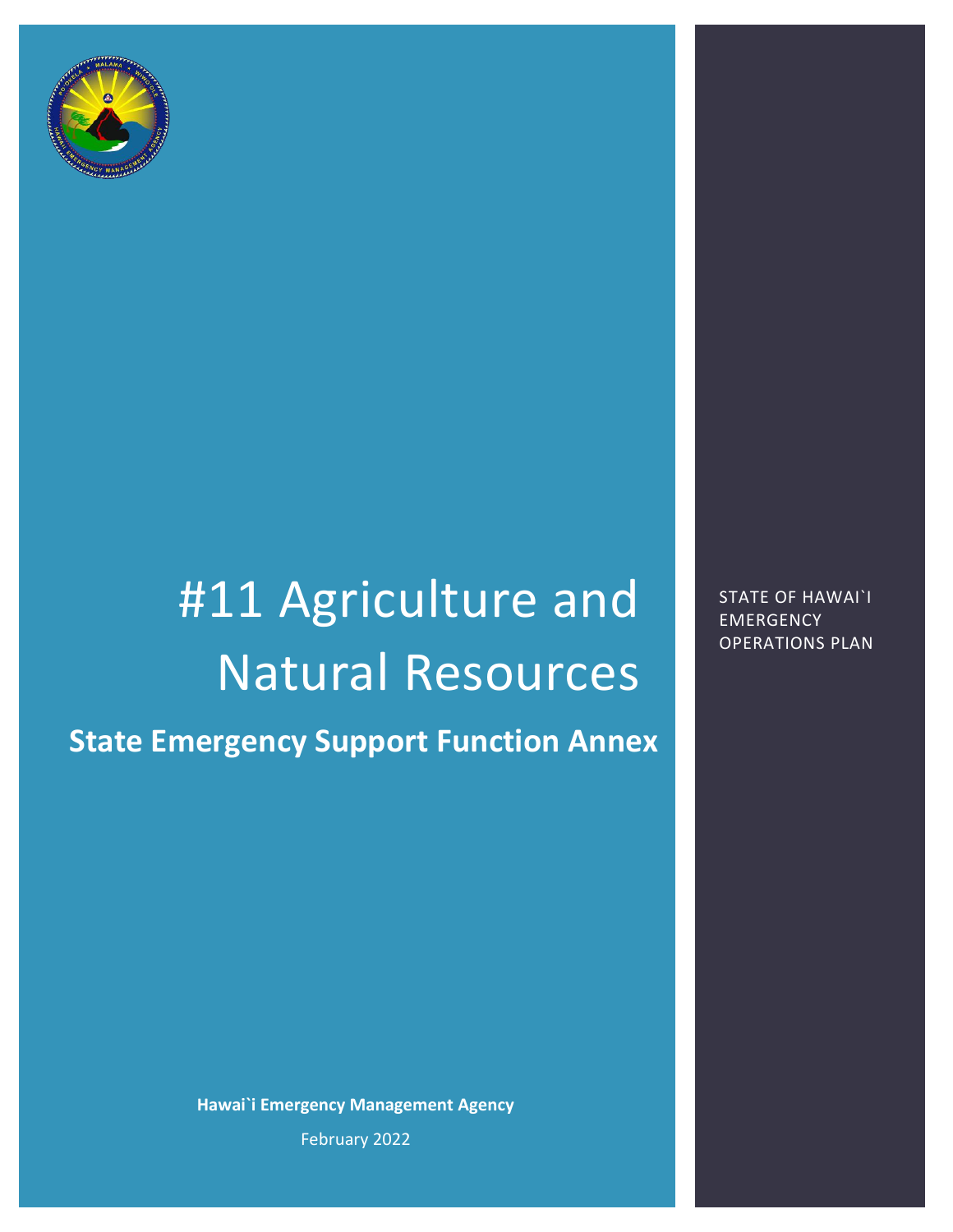## <span id="page-1-0"></span>SESF #11 TASKED AGENCIES

#### **State Primary Agency**

Department of Agriculture (HDOA)

Department of Land and Natural Resources (DLNR)

#### **State Support Agencies:**

Department of Accounting and General Services

Department of Labor and Industrial Relations

Hawai`i State Public Libraries

University of Hawai`i

#### **State Non-Profit and Private Sector Support Agencies:**

Hawai`i Museums Association

#### **Federal ESF Coordinating Agency:**

U.S. Department of Agriculture

#### **Federal ESF Primary Agency:**

U. S. Department of the Interior

#### **County ESF Primary Agency:**

*(Note: Not every county uses an ESF structure to organize their Emergency Operations Centers. For counties that do not use the ESF structure, the agency listed serves in a role that is equivalent to an ESF Coordinating and Primary Agency.)* 

Hawai`i County: Civil Defense Agency

Maui County: Emergency Management Agency

City and County of Honolulu: Dept. of Emergency Management

Kauai County: Emergency Management Agency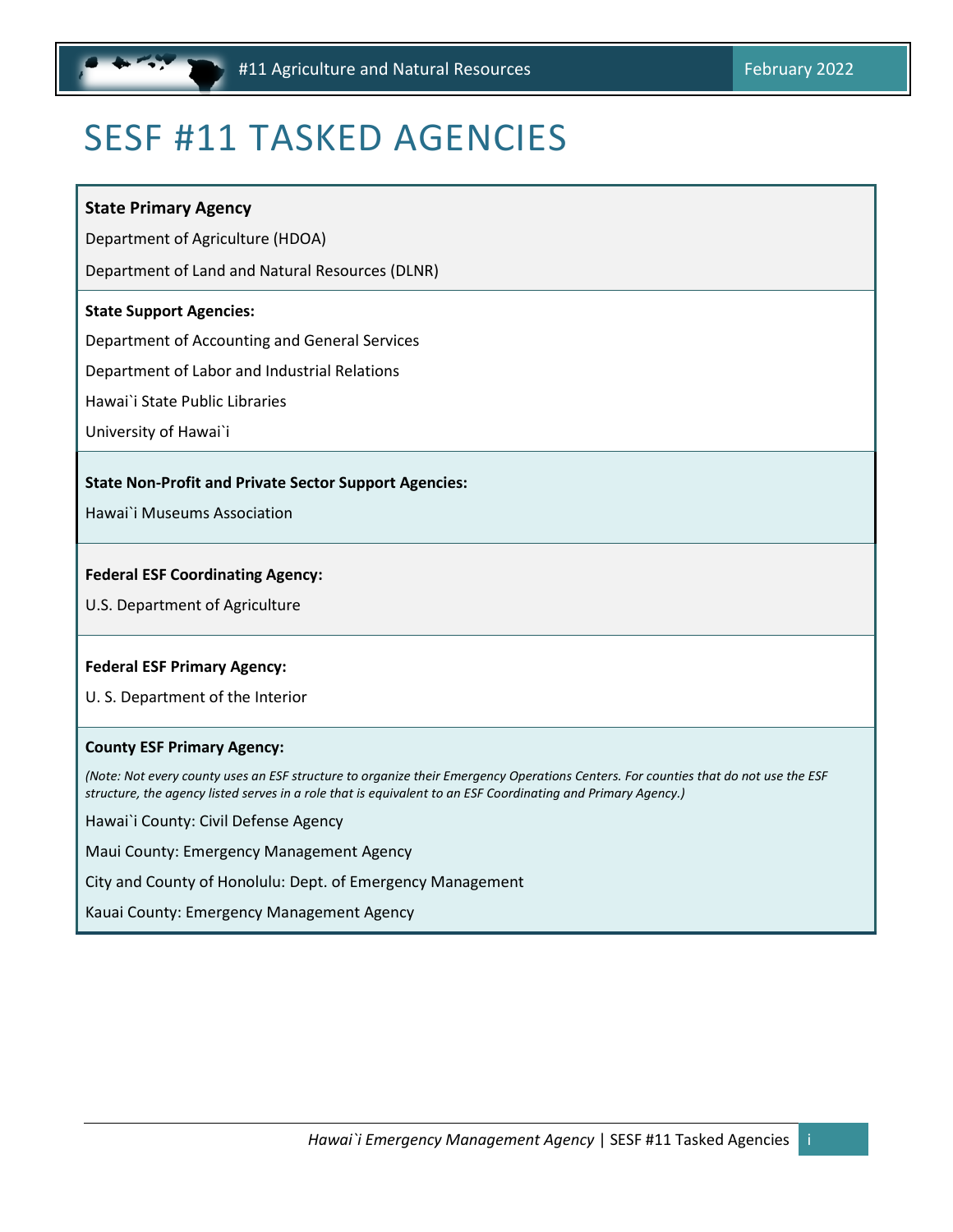## <span id="page-2-0"></span>RECORD OF CHANGES

The SESF #11 is responsible for the *#11 Agriculture and Natural Resources State Emergency Support Function Annex* and is authorized to make changes in coordination with the HI-EMA Operations Branch. All updates to the *#11 Agriculture and Natural Resources State Emergency Support Function Annex* will be tracked and recorded in the following table to ensure the most recent version is disseminated and implemented. This annex will be reviewed on a biennial basis and after every incident where SESF #11 was activated.

| Change<br><b>Number</b> | <b>Date of Change</b> | <b>Section Changed</b> | <b>Summary of Change</b> |
|-------------------------|-----------------------|------------------------|--------------------------|
| $\mathbf 1$             |                       |                        |                          |
| $\overline{2}$          |                       |                        |                          |
| $\mathsf{3}$            |                       |                        |                          |
| $\pmb{4}$               |                       |                        |                          |
| 5                       |                       |                        |                          |
| $\boldsymbol{6}$        |                       |                        |                          |
| $\overline{7}$          |                       |                        |                          |

**Luke Meyers David Lopez Todd Low**

**HI-EMA Administrator HI-EMA Executive Officer SESF #11 Agriculture and Natural Resources Representative**

 $\frac{\partial \text{axial} \text{Lopez}}{\partial \text{Lape E}}$   $\frac{\partial \text{axial}}{\partial \text{Lape E}}$  Date Feb 22, 2022

 $\mathcal{Z}$ 

**Date** Feb 25, 2022 **Date Date Date Date Date**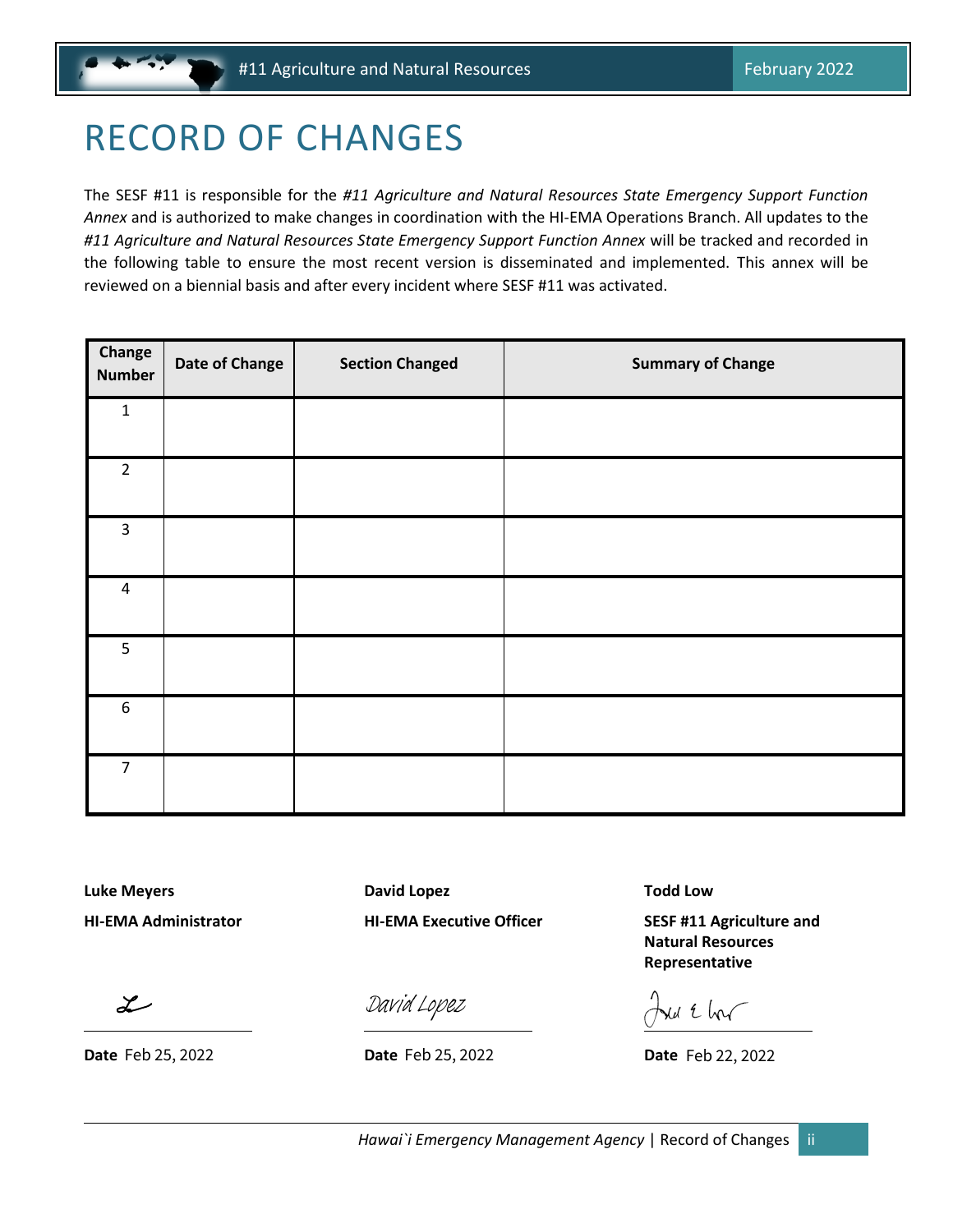## <span id="page-3-0"></span>**TABLE OF CONTENTS**

| 1. |     | $Introduction 1-1-1$ |  |
|----|-----|----------------------|--|
|    | 1.1 |                      |  |
|    | 1.2 |                      |  |
|    | 2.  |                      |  |
|    | 2.1 |                      |  |
|    | 2.2 |                      |  |
| 3. |     |                      |  |
|    | 3.1 |                      |  |
|    | 3.2 |                      |  |
|    | 3.3 |                      |  |
| 4. |     |                      |  |
|    | 4.1 |                      |  |
|    | 4.2 |                      |  |
|    | 4.3 |                      |  |
| 5. |     |                      |  |
|    | 5.1 |                      |  |
|    | 5.2 |                      |  |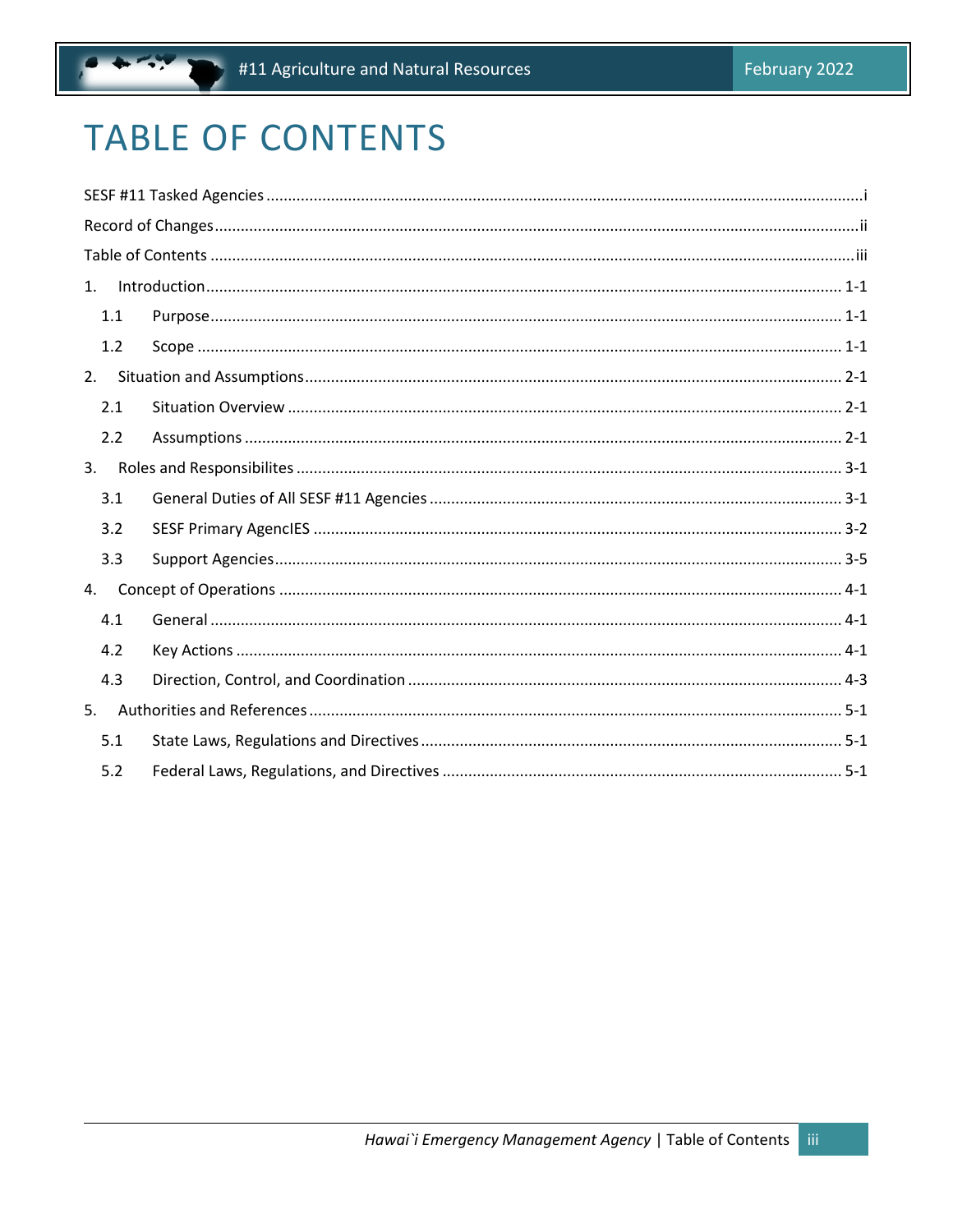## <span id="page-4-0"></span>1. INTRODUCTION

## <span id="page-4-1"></span>**1.1 PURPOSE**

- 1. State Emergency Support Function (SESF) #11 Agriculture and Natural Resources coordinates support for the protection of the Hawai`i's agriculture and natural and cultural resources during actual or threatening emergencies and disasters that require state assistance.
- 2. The purpose of this Annex is to:
	- a. Define the activities that fall within the scope of State Emergency Support Function (SESF) #11 Agriculture and Natural Resources;
	- b. Identify the agencies with responsibilities under this SESF;
	- c. Describe how tasked agencies will coordinate to execute missions assigned to the SESF during an emergency or disaster.

### <span id="page-4-2"></span>**1.2 SCOPE**

- 1. Activities within the scope of SESF #11 include the following:
	- a. **RESPONDING TO ANIMAL AND PLANT DISEASES AND PESTS.** Includes implementing an integrated local, state, and federal response to significant outbreaks of highly contagious or economically devastating animal/zoonotic diseases or outbreaks of a harmful or economically significant plant pest or disease.
	- b. **PROVIDING TECHNICAL EXPERTISE AND RESOURCES TO ADDRESS EMERGENCY RESPONSE ISSUES RELATED TO AGRICULTURAL ANIMALS/LIVESTOCK, WILDLIFE, ZOO ANIMALS OR OTHER BUSINESSES WHERE ANIMALS ARE INTERAL TO OPERATIONS.**
	- c. **ENSURING THE SAFETY AND DEFENSE OF THE STATE'S FOOD AND FEED SUPPLY.** Includes conducting routine inspections to ensure the safety of regulated products that enter commerce; the inspection and verification of food safety aspects of regulated slaughter and processing facilities and import facilities at ports of entry; laboratory analysis of regulated product samples; control of regulated products suspected to be adulterated; foodborne disease surveillance; and investigations.
	- d. **PROTECTING NATURAL, CULTURAL RESOURCES, AND HISTORICAL PROPERTIES (NCH) RESOURCES.** Including response actions to preserve, conserve, rehabilitate, and inform long-term recovery of NCH resources. Actions may include post-incident assessments of damages and technical assistance with assessing impacts of response activities on NCH resources.
	- e. **COORDINATING EMERGENCY ASSISTANCE PROGRAMS TO SUPPORT FARMERS IMPACTED BY THE INCIDENT (IF AVAILABLE).** Programs may be state programs or programs available through federal agencies as a result of the incident.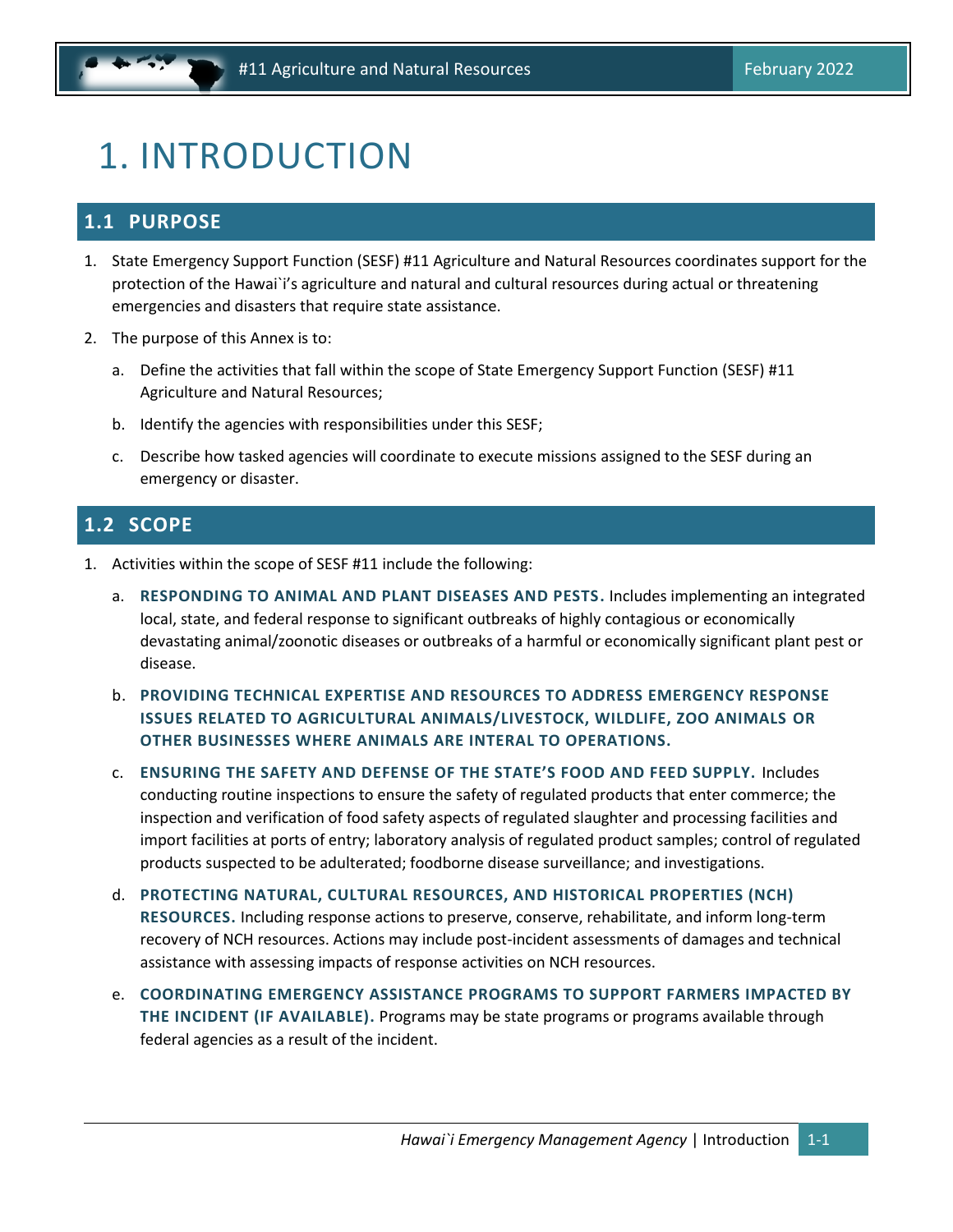- 2. The following activities DO NOT fall within the scope of SESF #11 in Hawai`i.
	- a. **PROVIDING FOR THE SAFETY AND WELL-BEING OF HOUSEHOLD PETS** during an emergency response or evacuation situation, to include support of pet sheltering operations. These activities fall within the scope of SESF #6 – Mass Care, Emergency Assistance, Housing and Human Services.
	- b. **PROVISION OF NUTRITION ASSISTANCE.** SESF #11 does not determine requirements for food supplies to support the affected population, or obtain and deliver food supplies, to include USDA commodities. These activities fall within the scope of SESF #6 – Mass Care, Emergency Assistance, Housing and Human Services.
- 3. This Annex applies to all hazards that impact the state of Hawai`i.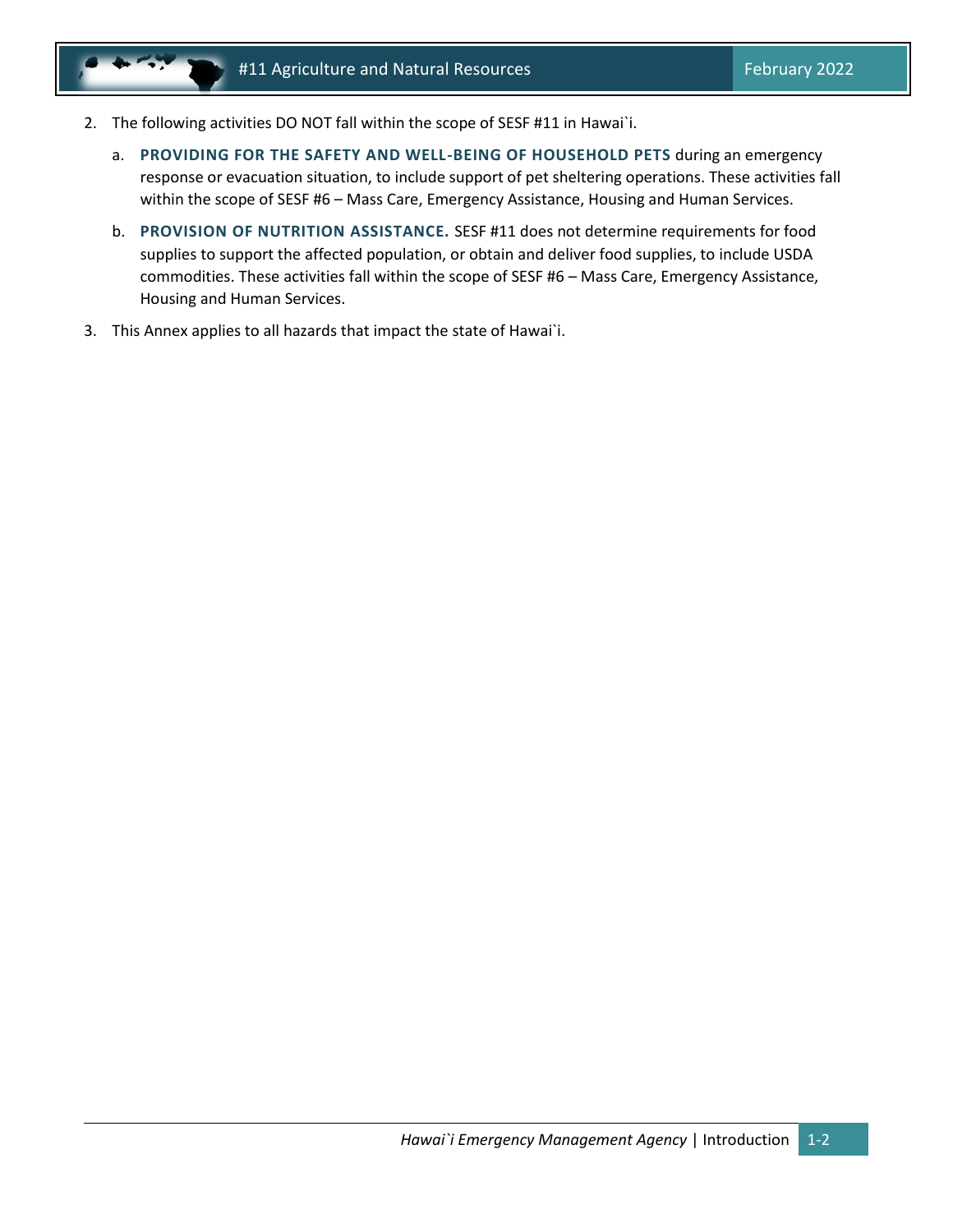## <span id="page-6-0"></span>2. SITUATION AND ASSUMPTIONS

### <span id="page-6-1"></span>**2.1 SITUATION OVERVIEW**

- 1. Natural or manmade disasters could result in major economic impacts to the agricultural sector due to crop losses and cause impacts such as agricultural waste/discharge, pesticides, contamination of animal feeds, outbreak of zoonotic disease, and other related issues.
- 2. These incidents also threaten large scale environmental impacts to natural resources and damage to cultural resources and historic properties.
- 3. Agriculture has significant historical and social context in Hawaii so much so that it is protected by the Constitution of the State of Hawaii. Article XI, Section 3 reads … "The State shall conserve and protect agricultural lands, promote diversified agriculture, increase agricultural self-sufficiency and assure the availability of agriculturally suitable lands. The legislature shall provide standards and criteria to accomplish the foregoing." Hawaii is the top producer of many agricultural products in the U.S., including pineapples, papayas, bananas, passion fruit, taro, ginger root, macadamia nuts and coffee. Some of these products are also leading exports and provide significant positive economic benefit to Hawai'i.
- 4. HDOA has statutory authorities for agriculture, animal agriculture, animals, and safe food production concerns in the state.

### <span id="page-6-2"></span>**2.2 ASSUMPTIONS**

- 1. SESF #11 planning is based on the following assumptions:
	- a. Businesses where animals are integral to operations (such as production agriculture, zoos/exhibitors, research facilities, breeders, animal welfare agencies/sanctuaries and veterinary hospitals) will have contingency plans in place for animals housed in the facility in the event of a disaster or emergency. These are regulated by HDOA, Animal Industry Division
	- b. Cultural heritage institutions (such as museums, libraries, archives, records repositories, and historical societies) will have and maintain contingency plans for their collections in the event of a disaster or emergency.
	- c. The Hawai`i Department of Health (HDOH) is the Primary Agency for SESF #8 *Public Health and Medical Services* has responsibility for environmental health and vector control in the state. SESF #11 and SESF #8 will closely coordinate during zoonotic disease outbreaks and pest infestations to effectively diagnosis, control, and eradicate the threat to prevent transmission and minimize the threat to human and animal health.
	- d. HDOH is the Primary Agency for SESF #10 *Oil and HAZMAT Response* and has responsibility for responding to the release of hazardous substances and overseeing the cleanup of contaminated sites. SESF #11 and SESF #10 will closely coordinate during the response to serious incidents caused by or resulting in the discharge of agricultural waste or pesticides.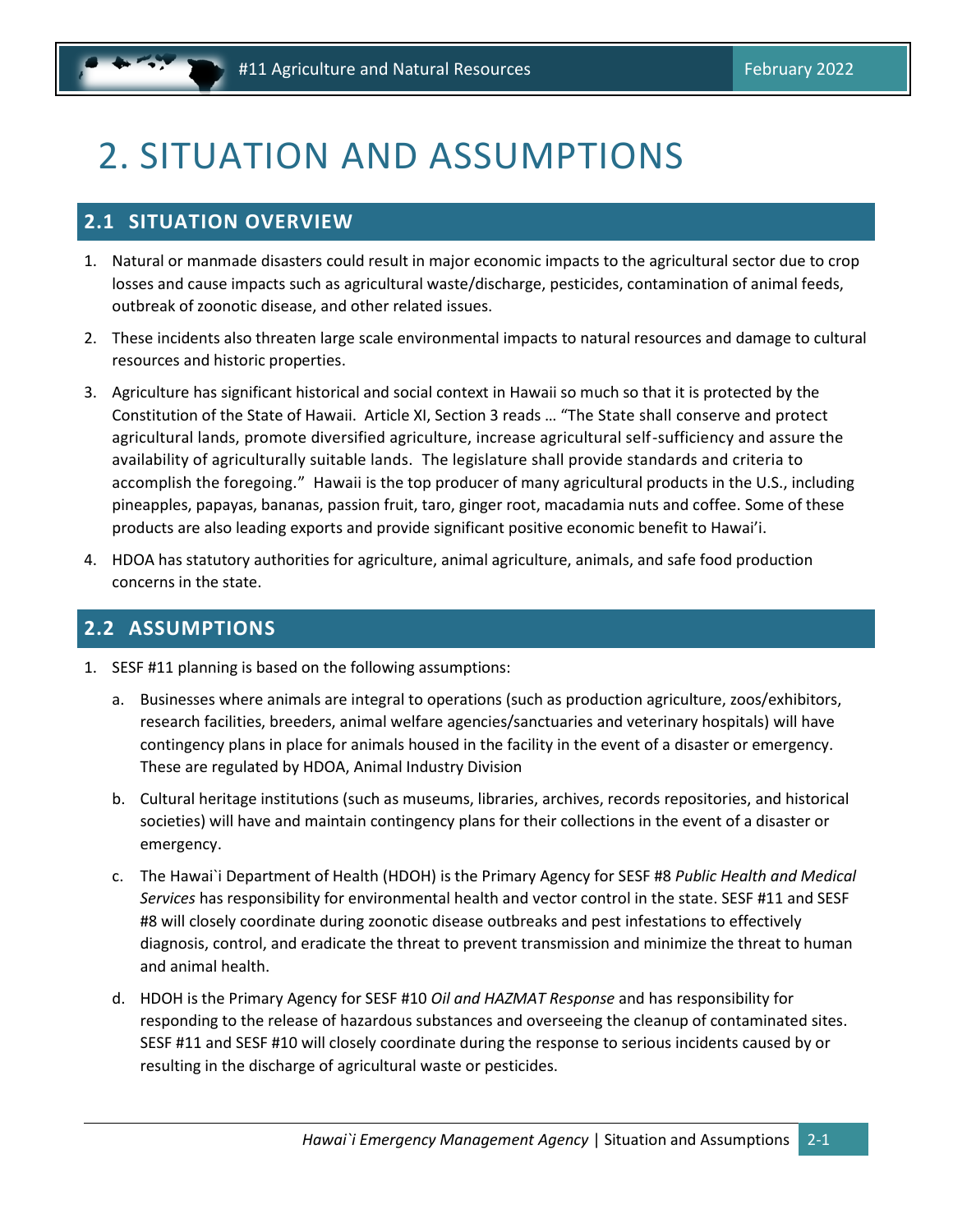- e. Care of household pets during emergencies and disasters will be coordinated by SESF #6 and any assistance provided by HDOA will be in their capacity as a Support Agency to SESF #6.
- f. Issues related to nutrition and food distribution following a disaster are coordinated by SESF #6. The state does not use USDA food commodities available through the National School Lunch program and other Federal Feeding programs. On-hand supplies of USDA commodities will not be a resource for disaster feeding that can be accessed through SESF #11.
- g. Agricultural food safety and security issues, including the inspection and verification of food safety aspects of slaughter and processing plants and products in distribution and retail sites are the jurisdiction of HDOA and will be coordinated by SESF #11 during a response. These duties are distinct from food safety issues related to feeding establishments, which will be coordinated by HDOH as part of its responsibilities as a Support Agency to SESF #6.
- h. In a global economy with shipments of plant and animal materials and tourism arrivals from all over the world, Hawaii is vulnerable to pest and disease outbreaks. Additionally, seasonal migration of birds crossing the state is another source of the vulnerability (vector of avian influenza).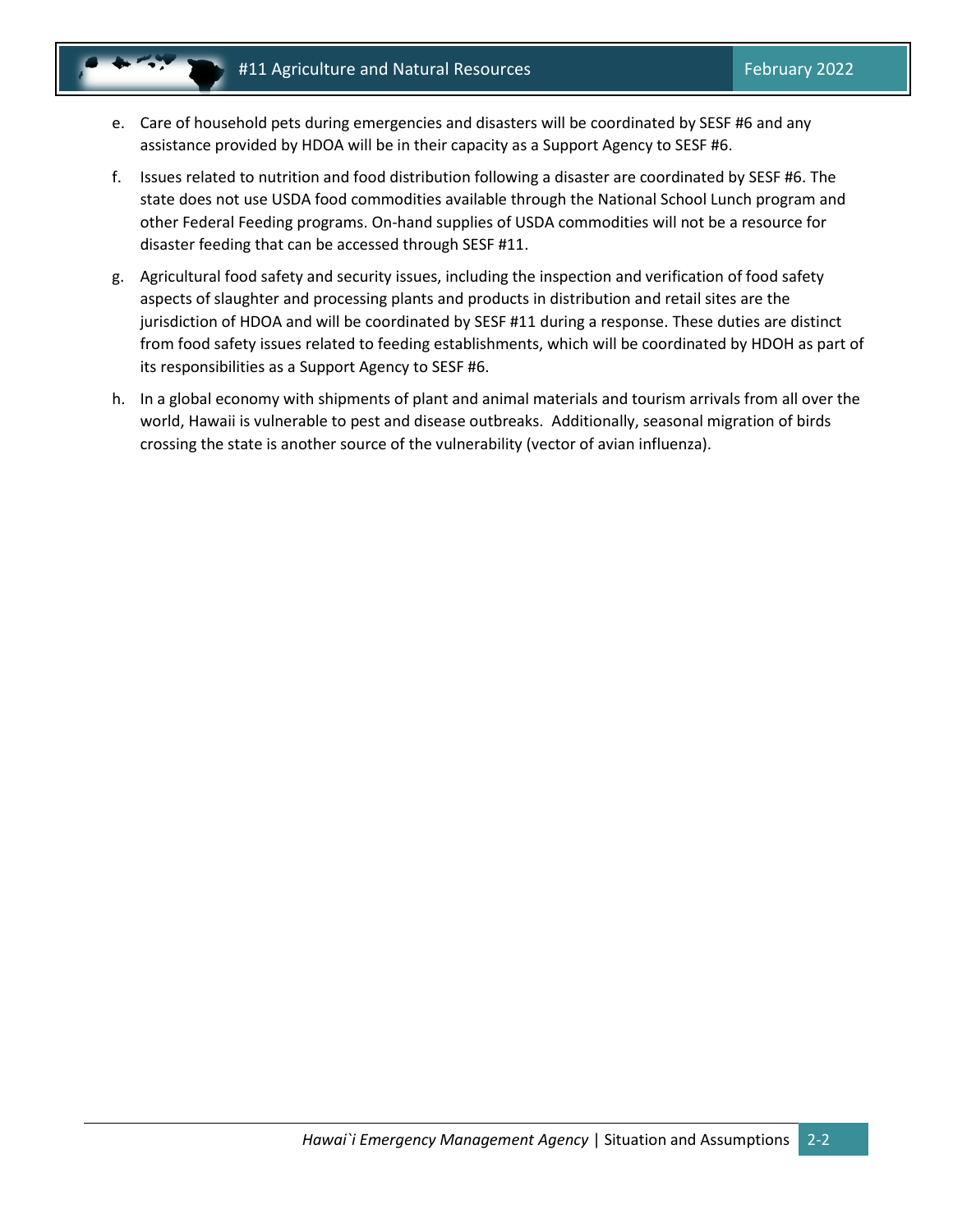## <span id="page-8-0"></span>3. ROLES AND RESPONSIBILITES

- 1. The following section outlines the roles and responsibilities assigned to state agencies to ensure SESF #11 activities are performed in a coordinated, efficient, and effective manner.
- 2. This document does not relieve tasked agencies of the responsibility for emergency planning; agency plans should adequately provide for the capability to implement the actions identified below.

## <span id="page-8-1"></span>**3.1 GENERAL DUTIES OF ALL SESF #11 AGENCIES**

1. All agencies assigned to SESF #11 are responsible for the following, in addition to the agency-specific duties listed later in this section.

#### **BEFORE AN INCIDENT**

- 1. Designate primary and alternate SESF #11 representatives, who shall be responsible for coordinating with internal department stakeholders, the SEOC and other SESF #11 agencies to ensure successful execution of duties assigned in this Annex. Notify HI-EMA of any changes to assigned contacts.
- 2. Develop and maintain internal departmental level plans, policies, standard operating guides and/or mutual aid agreements needed to successfully execute SESF #11 duties during an incident.
- 3. Execute contingency contracts with vendors for services or equipment that may be required to execute the department's SESF #11 duties during an emergency.
- 4. Participate in the development, review, and refinement of SEF #11 plans, Standard Operating Guidelines (SOGs), job aids and/or other written resources to document operational processes and procedures.
- 5. Ensure adequate levels of training for departmental staff needed to support SESF #11 during a disaster.
- 6. Represent the SESF at the SEOC and other incident sites, if requested.
- 7. Participate in SESF #11 planning meetings, trainings, and exercises.

#### **DURING AN INCIDENT**

- 1. Report situational information related to SESF #11 in WebEOC.
- 2. Coordinate with other SESF #11 agencies to fulfill requests for assistance or information assigned to SESF #11 by the SEOC.
- 3. Coordinate actions with counties, other SESFs or Federal ESFs as appropriate.
- 4. As appropriate, activate, assign, and track department resources to fulfill SESF mission assignments. Ensure financial and property accountability for department resources used in support of SESF #11.
- 5. Share information with *SESF #15 – External Affairs* to ensure consistent public messaging.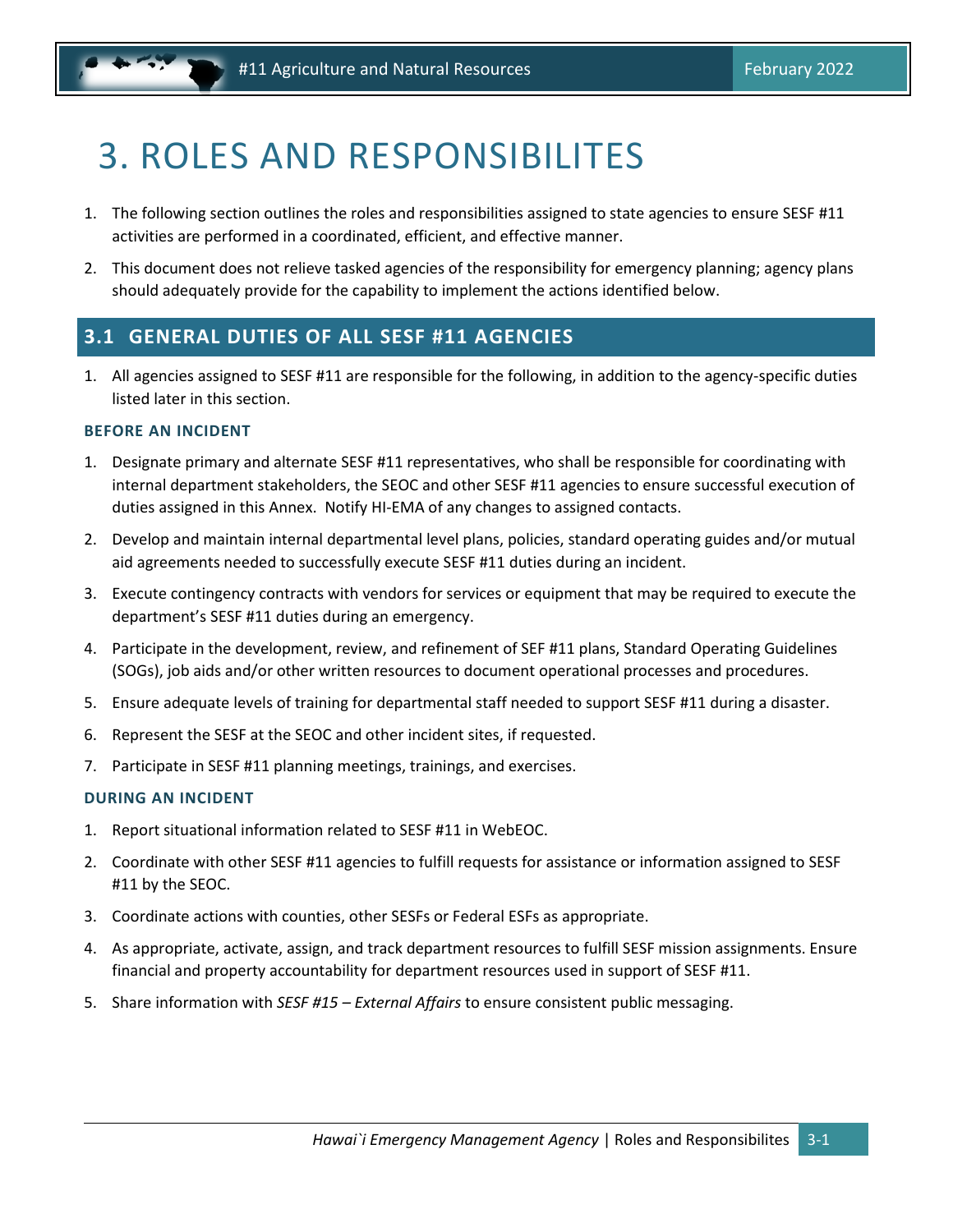## <span id="page-9-0"></span>**3.2 SESF PRIMARY AGENCIES**

- 1. Primary Agencies, as defined by the *HI-EOP*, have significant authorities, roles, resources, or capabilities for functional areas the SESF oversees. Primary Agencies serve as the principal contact for HI-EMA on issues related to the SESF and provide overall management of both preparedness and response activities.
- 2. The following are designated as Primary Agencies for SESF #11.
	- a. The Hawai`i Department of Agriculture (HDOA) is the Primary Agency to support, enhance, promote, and protect Hawaii's agriculture and aquaculture industries.
	- b. The Department of Land and Natural Resources (DLNR) is the primary agency for the natural, cultural resources and historic properties (NCH) component of SESF #11.
- 3. The following are additional responsibilities of Primary Agencies related to management of SESF activities:
	- a. Coordinating SESF preparedness activities, including convening quarterly planning meetings, and ensuring SESF #11 participation in applicable trainings and exercises.
	- b. Leading the development, review, and refinement of SESF #11 plans, Standard Operating Guidelines (SOGs), job aids and/or other written resources to document operational processes and procedures.
	- c. Notifying Support Agencies when the SESF is activated by the SEOC and providing a representative to the SEOC during activation hours to share situational awareness information and coordinate with Support Agencies to respond to Requests for Information (RFIs) and Requests for Assistance (RFAs) assigned by the SEOC. This coordination includes identifying and directing resources, planning missions and prioritizing needs.
	- d. Collecting SESF #11 inputs to Situation Reports, Incident Action Plans (IAPs) and other requested products to *SESF #5 Planning and Information*.
- 4. The following are specific responsibilities for SESF #11 Primary Agencies that *are in addition to the general duties of all SESF* #11 *agencies* listed in **Section [3.1](#page-8-1)***.*

| <b>Primary Agency</b>                                                              | <b>Agency Functions</b>                                                                                                                                                                                                                                                                                                                                                                                                      |
|------------------------------------------------------------------------------------|------------------------------------------------------------------------------------------------------------------------------------------------------------------------------------------------------------------------------------------------------------------------------------------------------------------------------------------------------------------------------------------------------------------------------|
| Hawai`i Department<br>of Agriculture<br>Division(s)<br>Animal Industry<br>Division | <b>ANIMAL INDUSTRY DIVISION</b><br>Coordinates the response to outbreaks of highly contagious or economically devastating<br>animal/zoonotic diseases. This role includes prevention, detection, diagnosis, control, and<br>eradication, including quarantine, depopulation, and disposal activities.<br>Circulates warning notices of animal disease anomalies to appropriate local, state, and<br>2.<br>federal officials. |
| <b>Plant Industry Division</b><br>Agricultural Loan<br>Division                    | Ensures regulated facilities can provide safe meat and poultry and prioritizes impacted<br>3.<br>areas for safety inspections and verifications as appropriate.<br>If required, conduct tracing, recall and control of adulterated regulated products, including<br>4.<br>overseeing proper disposal of adulterated products to protect public health and the<br>environment.                                                |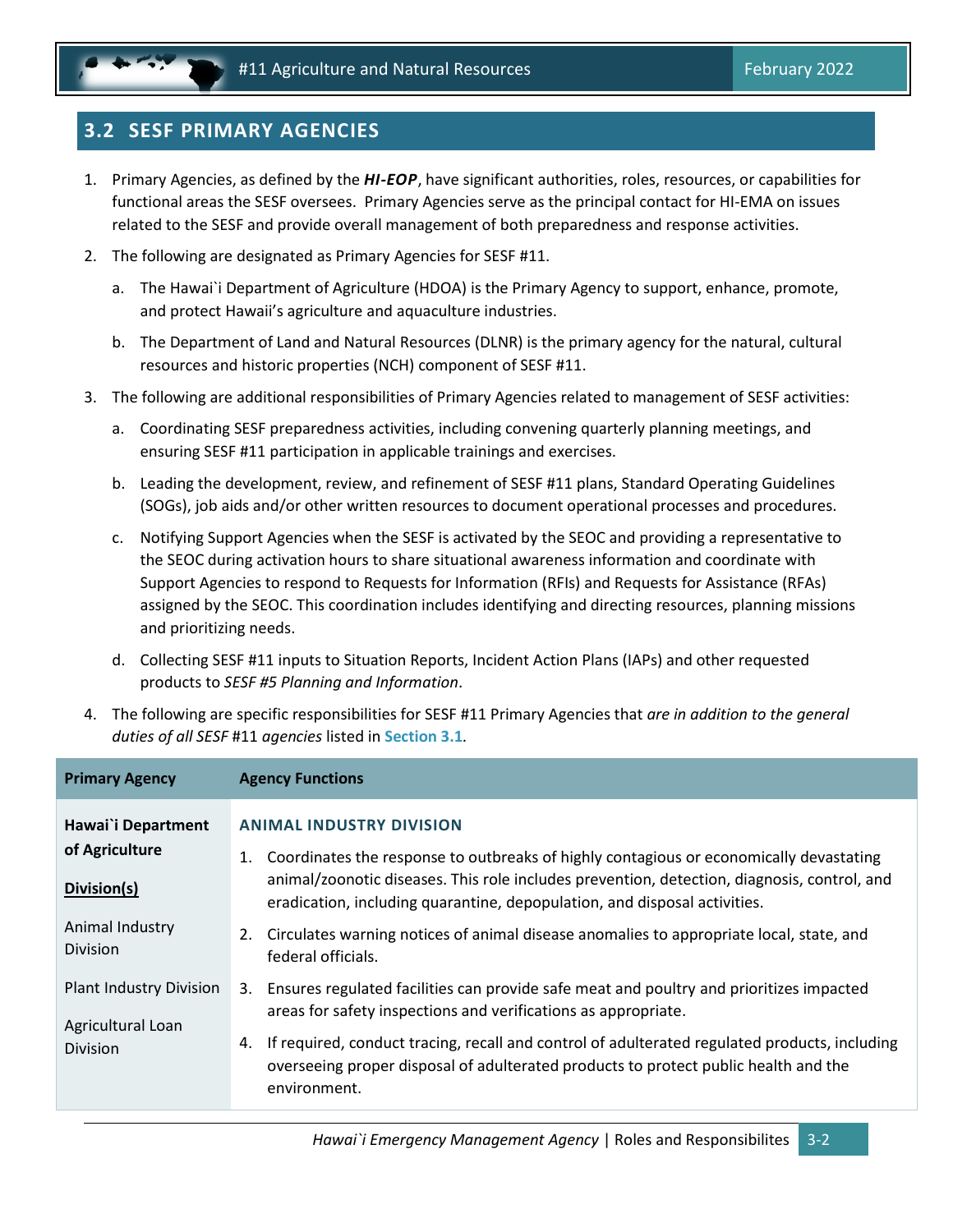| <b>Primary Agency</b> | <b>Agency Functions</b>                                                                                                                                                                                                                                                   |
|-----------------------|---------------------------------------------------------------------------------------------------------------------------------------------------------------------------------------------------------------------------------------------------------------------------|
|                       | 5. Provides technical expertise in veterinary medicine, animal husbandry, animal<br>transportation, euthanasia, bio-physiology, toxicology, and radiation biology to the animal<br>industry.                                                                              |
|                       | Provides technical assistance and assessment of facilities and businesses regulated under<br>6.<br>the Animal Welfare Act (includes zoos/exhibitors, research laboratories, commercial<br>breeders, animal transporters).                                                 |
|                       | 7. Identify and coordinate resources to assist with the care livestock owners, animal at<br>regulated facilities and business and wild animals impacted by the incident. (This<br>responsibility excludes the care of household pets which will be addressed by SESF #6.) |
|                       | 8. Assist in the capture of animals that have escaped confinement or have been displaced<br>from their natural habitat as a result of an emergency.                                                                                                                       |
|                       | 9. Prepare and disseminate educational materials to assist the animal industry with<br>development of individual emergency plans.                                                                                                                                         |
|                       | 10. Coordinate with the agriculture sector to access specialized heavy equipment to support<br>emergency plan and animal disposal operations.                                                                                                                             |
|                       | 11. Establish and enforce a quarantine as appropriate in the event of an animal disease.                                                                                                                                                                                  |
|                       | <b>PLANT INDUSTRY DIVISION</b>                                                                                                                                                                                                                                            |
|                       | Identify and confirm the presence of newly detected plant pests and disease.<br>1.                                                                                                                                                                                        |
|                       | 2. Coordinate the response to an outbreak of a harmful or economically devastating plant pets<br>or disease.                                                                                                                                                              |
|                       | 3. Prepare and disseminate educational materials to assist agricultural producers, horticulture<br>businesses, agricultural chemical dealers, and distributors with development of their<br>individual emergency plans.                                                   |
|                       | Mitigate the intrastate movement and potential spread of plant pest and disease and<br>4.<br>coordinate with the U.S. Department of Agriculture to mitigate interstate spread.                                                                                            |
|                       | <b>AGRICULTURAL LOAN DIVISION</b>                                                                                                                                                                                                                                         |
|                       | Provides disaster assistance programs and emergency loans (micro and conventional) for<br>1.<br>the agriculture sector.                                                                                                                                                   |

| <b>Primary Agency</b>                                        | <b>Agency Functions</b>                                                                                                                                                                                                                                            |
|--------------------------------------------------------------|--------------------------------------------------------------------------------------------------------------------------------------------------------------------------------------------------------------------------------------------------------------------|
| <b>Department of Land</b><br>and Natural<br><b>Resources</b> | Coordinates NCH resources identification and vulnerability assessments.<br>Serve as the principle agency for identifying and evaluating natural, cultural resources and<br>2.<br>historic properties (NCH) and helping state and county agencies assess damage and |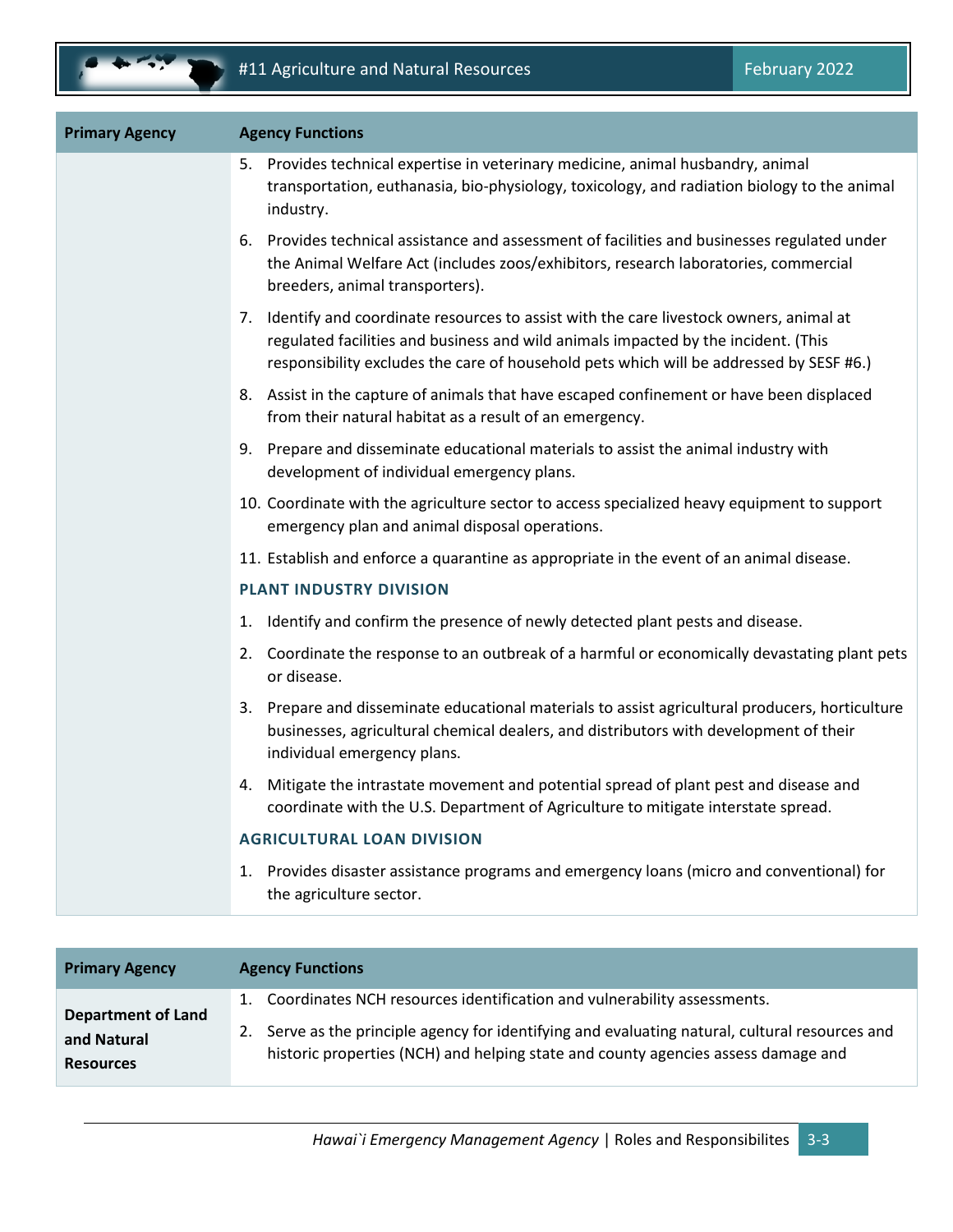

| appropriate treatment to protect, conserve, rehabilitate, restore, or mitigate damage to<br>NCH in the event of a disaster.<br>Division(s)<br><b>FORESTRY AND WILDLIFE DIVISION</b><br>Forestry and Wildlife<br>1. Coordinate emergency protection, response and recovery activities related to terrestrial<br><b>Division</b><br>ecosystems, wildlife, threatened and endangered species and migratory birds.<br>2. Coordinate the response to wildlife disease emergencies, including infectious diseases,<br>Division of Aquatic<br>biohazard incidents and toxicological diseases resulting from exposure to environmental<br>Resources<br>contaminates, including zoonotic disease outbreaks.<br>Division of Forestry<br>3. Provide resources to assist with the safe disposal of wildlife carcasses following disease<br>and Wildlife<br>outbreaks, biohazard incidents and natural disasters.<br><b>Historic Preservation</b><br>Provide technical support and assistance to state and local stakeholders to ensure<br>4.<br><b>Division</b><br>compliance with the Threatened and Endangered Species Act during response and recovery<br>activities.<br>5. Provide advice and guidance related to the response, recovery and restoration of natural<br>area preserves and state parks affected by a disaster incident.<br><b>DIVISION OF AQUATIC RESOURCES</b><br>Respond to disease incidents involving free ranging fish and aquatic ecosystems, including<br>1.<br>infectious diseases, biohazard incidents and toxicological diseases resulting from exposure<br>to environmental contaminants. Implement measures to protect, preserve, conserve,<br>rehabilitate and stabilize and guide recovery of these resources.<br>2. Provides seafood inspection capabilities to assess safety of fish and fishery products to<br>ensure incident impacts have not compromised safety of products.<br><b>HISTORIC PRESERVATION DIVISION</b><br>Facilitate the development and application of protective measures and strategies for<br>1.<br>historic resources.<br>2. Support damage assessment of cultural resources and historic properties following an<br>incident. Provide assistance and expertise in addressing impacts to properties of historic,<br>traditional religious and cultural importance.<br>Conduct assessments and make recommendations to inform incident planning and<br>3.<br>operational decisions and ensure response actions avoid to NCH. Input may be related to<br>issues such as placement of temporary sites for debris, staging and housing as well as<br>emergency repairs.<br>Provide technical support and assistance to stakeholders in emergency compliance<br>4.<br>procedures pursuant to Section 106 of the National Historic Preservation Act (NHPA) during<br>immediate response activities affecting historic resources, as well as ongoing assistance<br>with recovery activities. | <b>Primary Agency</b> | <b>Agency Functions</b> |
|--------------------------------------------------------------------------------------------------------------------------------------------------------------------------------------------------------------------------------------------------------------------------------------------------------------------------------------------------------------------------------------------------------------------------------------------------------------------------------------------------------------------------------------------------------------------------------------------------------------------------------------------------------------------------------------------------------------------------------------------------------------------------------------------------------------------------------------------------------------------------------------------------------------------------------------------------------------------------------------------------------------------------------------------------------------------------------------------------------------------------------------------------------------------------------------------------------------------------------------------------------------------------------------------------------------------------------------------------------------------------------------------------------------------------------------------------------------------------------------------------------------------------------------------------------------------------------------------------------------------------------------------------------------------------------------------------------------------------------------------------------------------------------------------------------------------------------------------------------------------------------------------------------------------------------------------------------------------------------------------------------------------------------------------------------------------------------------------------------------------------------------------------------------------------------------------------------------------------------------------------------------------------------------------------------------------------------------------------------------------------------------------------------------------------------------------------------------------------------------------------------------------------------------------------------------------------------------------------------------------------------------------------------------------------------------------------------------------------------------------------------------------------------------------------------------------------------------------------------------------------------------------------------------------------------------|-----------------------|-------------------------|
|                                                                                                                                                                                                                                                                                                                                                                                                                                                                                                                                                                                                                                                                                                                                                                                                                                                                                                                                                                                                                                                                                                                                                                                                                                                                                                                                                                                                                                                                                                                                                                                                                                                                                                                                                                                                                                                                                                                                                                                                                                                                                                                                                                                                                                                                                                                                                                                                                                                                                                                                                                                                                                                                                                                                                                                                                                                                                                                                      |                       |                         |
|                                                                                                                                                                                                                                                                                                                                                                                                                                                                                                                                                                                                                                                                                                                                                                                                                                                                                                                                                                                                                                                                                                                                                                                                                                                                                                                                                                                                                                                                                                                                                                                                                                                                                                                                                                                                                                                                                                                                                                                                                                                                                                                                                                                                                                                                                                                                                                                                                                                                                                                                                                                                                                                                                                                                                                                                                                                                                                                                      |                       |                         |
|                                                                                                                                                                                                                                                                                                                                                                                                                                                                                                                                                                                                                                                                                                                                                                                                                                                                                                                                                                                                                                                                                                                                                                                                                                                                                                                                                                                                                                                                                                                                                                                                                                                                                                                                                                                                                                                                                                                                                                                                                                                                                                                                                                                                                                                                                                                                                                                                                                                                                                                                                                                                                                                                                                                                                                                                                                                                                                                                      |                       |                         |
|                                                                                                                                                                                                                                                                                                                                                                                                                                                                                                                                                                                                                                                                                                                                                                                                                                                                                                                                                                                                                                                                                                                                                                                                                                                                                                                                                                                                                                                                                                                                                                                                                                                                                                                                                                                                                                                                                                                                                                                                                                                                                                                                                                                                                                                                                                                                                                                                                                                                                                                                                                                                                                                                                                                                                                                                                                                                                                                                      |                       |                         |
|                                                                                                                                                                                                                                                                                                                                                                                                                                                                                                                                                                                                                                                                                                                                                                                                                                                                                                                                                                                                                                                                                                                                                                                                                                                                                                                                                                                                                                                                                                                                                                                                                                                                                                                                                                                                                                                                                                                                                                                                                                                                                                                                                                                                                                                                                                                                                                                                                                                                                                                                                                                                                                                                                                                                                                                                                                                                                                                                      |                       |                         |
|                                                                                                                                                                                                                                                                                                                                                                                                                                                                                                                                                                                                                                                                                                                                                                                                                                                                                                                                                                                                                                                                                                                                                                                                                                                                                                                                                                                                                                                                                                                                                                                                                                                                                                                                                                                                                                                                                                                                                                                                                                                                                                                                                                                                                                                                                                                                                                                                                                                                                                                                                                                                                                                                                                                                                                                                                                                                                                                                      |                       |                         |
|                                                                                                                                                                                                                                                                                                                                                                                                                                                                                                                                                                                                                                                                                                                                                                                                                                                                                                                                                                                                                                                                                                                                                                                                                                                                                                                                                                                                                                                                                                                                                                                                                                                                                                                                                                                                                                                                                                                                                                                                                                                                                                                                                                                                                                                                                                                                                                                                                                                                                                                                                                                                                                                                                                                                                                                                                                                                                                                                      |                       |                         |
|                                                                                                                                                                                                                                                                                                                                                                                                                                                                                                                                                                                                                                                                                                                                                                                                                                                                                                                                                                                                                                                                                                                                                                                                                                                                                                                                                                                                                                                                                                                                                                                                                                                                                                                                                                                                                                                                                                                                                                                                                                                                                                                                                                                                                                                                                                                                                                                                                                                                                                                                                                                                                                                                                                                                                                                                                                                                                                                                      |                       |                         |
|                                                                                                                                                                                                                                                                                                                                                                                                                                                                                                                                                                                                                                                                                                                                                                                                                                                                                                                                                                                                                                                                                                                                                                                                                                                                                                                                                                                                                                                                                                                                                                                                                                                                                                                                                                                                                                                                                                                                                                                                                                                                                                                                                                                                                                                                                                                                                                                                                                                                                                                                                                                                                                                                                                                                                                                                                                                                                                                                      |                       |                         |
|                                                                                                                                                                                                                                                                                                                                                                                                                                                                                                                                                                                                                                                                                                                                                                                                                                                                                                                                                                                                                                                                                                                                                                                                                                                                                                                                                                                                                                                                                                                                                                                                                                                                                                                                                                                                                                                                                                                                                                                                                                                                                                                                                                                                                                                                                                                                                                                                                                                                                                                                                                                                                                                                                                                                                                                                                                                                                                                                      |                       |                         |
|                                                                                                                                                                                                                                                                                                                                                                                                                                                                                                                                                                                                                                                                                                                                                                                                                                                                                                                                                                                                                                                                                                                                                                                                                                                                                                                                                                                                                                                                                                                                                                                                                                                                                                                                                                                                                                                                                                                                                                                                                                                                                                                                                                                                                                                                                                                                                                                                                                                                                                                                                                                                                                                                                                                                                                                                                                                                                                                                      |                       |                         |
|                                                                                                                                                                                                                                                                                                                                                                                                                                                                                                                                                                                                                                                                                                                                                                                                                                                                                                                                                                                                                                                                                                                                                                                                                                                                                                                                                                                                                                                                                                                                                                                                                                                                                                                                                                                                                                                                                                                                                                                                                                                                                                                                                                                                                                                                                                                                                                                                                                                                                                                                                                                                                                                                                                                                                                                                                                                                                                                                      |                       |                         |
|                                                                                                                                                                                                                                                                                                                                                                                                                                                                                                                                                                                                                                                                                                                                                                                                                                                                                                                                                                                                                                                                                                                                                                                                                                                                                                                                                                                                                                                                                                                                                                                                                                                                                                                                                                                                                                                                                                                                                                                                                                                                                                                                                                                                                                                                                                                                                                                                                                                                                                                                                                                                                                                                                                                                                                                                                                                                                                                                      |                       |                         |
|                                                                                                                                                                                                                                                                                                                                                                                                                                                                                                                                                                                                                                                                                                                                                                                                                                                                                                                                                                                                                                                                                                                                                                                                                                                                                                                                                                                                                                                                                                                                                                                                                                                                                                                                                                                                                                                                                                                                                                                                                                                                                                                                                                                                                                                                                                                                                                                                                                                                                                                                                                                                                                                                                                                                                                                                                                                                                                                                      |                       |                         |
|                                                                                                                                                                                                                                                                                                                                                                                                                                                                                                                                                                                                                                                                                                                                                                                                                                                                                                                                                                                                                                                                                                                                                                                                                                                                                                                                                                                                                                                                                                                                                                                                                                                                                                                                                                                                                                                                                                                                                                                                                                                                                                                                                                                                                                                                                                                                                                                                                                                                                                                                                                                                                                                                                                                                                                                                                                                                                                                                      |                       |                         |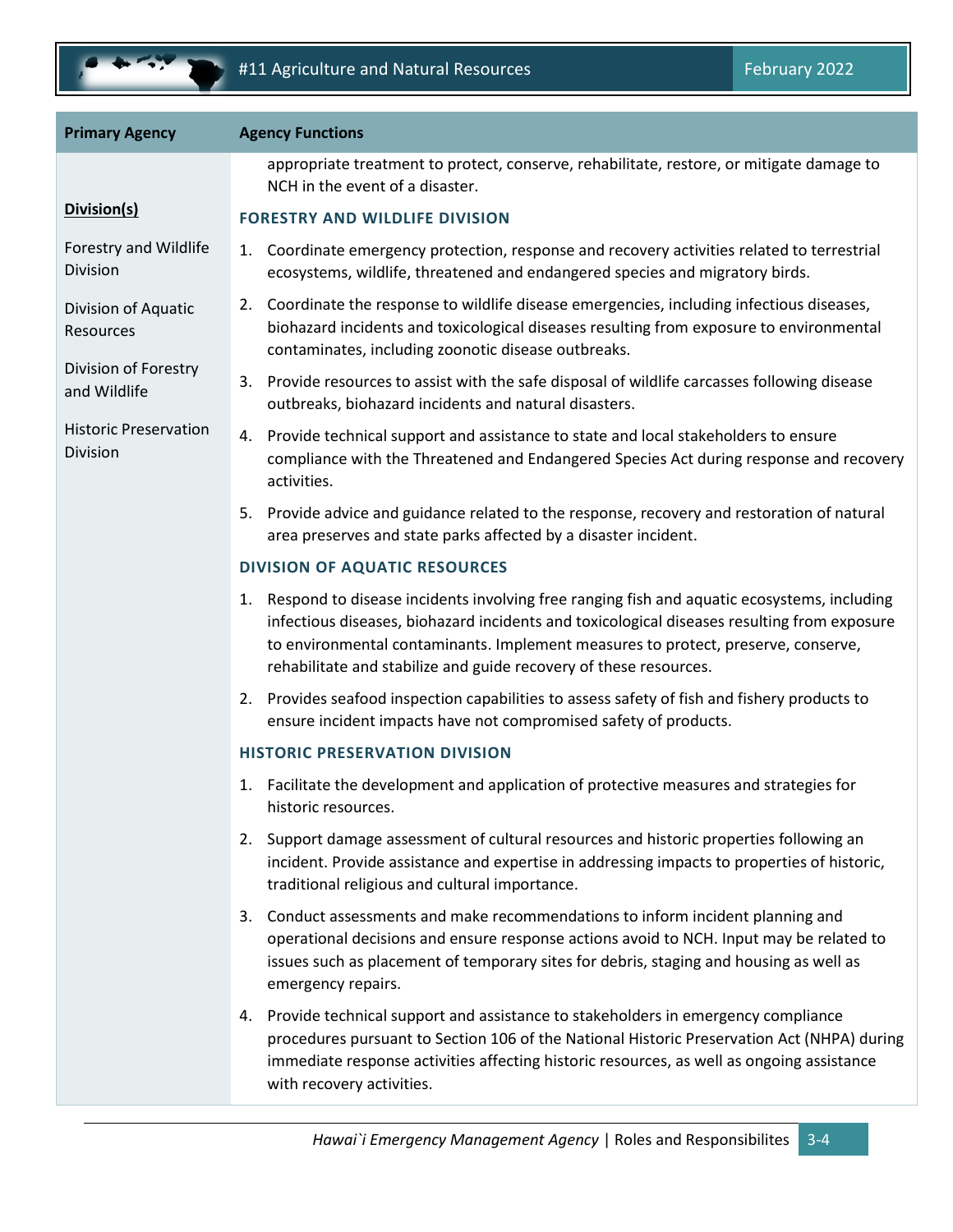

| Coordinate with local, state, and federal government agencies and private sector entities to<br>5.<br>identify priority disaster-specific policy initiatives, such as emergency appropriations,<br>programmatic agreements, or program alternatives to address specific disaster conditions<br>impacting historic resources.<br>Assist the public in recovering treasured heirlooms damaged by disasters by directing the<br>6.<br>public to online information and organizations that can provide advice and assistance. | <b>Primary Agency</b> | <b>Agency Functions</b> |
|---------------------------------------------------------------------------------------------------------------------------------------------------------------------------------------------------------------------------------------------------------------------------------------------------------------------------------------------------------------------------------------------------------------------------------------------------------------------------------------------------------------------------|-----------------------|-------------------------|
|                                                                                                                                                                                                                                                                                                                                                                                                                                                                                                                           |                       |                         |
|                                                                                                                                                                                                                                                                                                                                                                                                                                                                                                                           |                       |                         |
| Provide support to cultural institutions by facilitating the identification of subject matter<br>7.<br>experts in NCH resources.                                                                                                                                                                                                                                                                                                                                                                                          |                       |                         |

## <span id="page-12-0"></span>**3.3 SUPPORT AGENCIES**

- 1. Support Agencies, as defined by the *HI-EOP*, have specific capabilities, expertise or resources that can assist Primary Agencies in executing missions assigned to the SESF by the SEOC.
- 2. The following are specific responsibilities for the Support Agencies for SESF #11 that *are in addition to the general duties of all SESF* #11 *agencies* listed in **Sectio[n 3.1](#page-8-1)***.*

## 3.3.1 STATE SUPPORT AGENCIES

| <b>Support Agency</b>                                               | <b>Agency Functions</b>                                                                                                                                                                                                                                 |  |
|---------------------------------------------------------------------|---------------------------------------------------------------------------------------------------------------------------------------------------------------------------------------------------------------------------------------------------------|--|
| Department of<br><b>Accounting and</b><br><b>General Services</b>   | Provide preservation, scientific/technical and records and archival management advice and<br>1.<br>information to help secure and prevent or minimize loss of resources pertaining to state<br>documentary and archival records and historic documents. |  |
| Division(s)<br>Hawai`i State<br><b>Archives</b>                     |                                                                                                                                                                                                                                                         |  |
| Department of<br>Labor and<br><b>Industrial</b><br><b>Relations</b> | Provide worker safety and health technical assistance during emergency animal health and NCH<br>1.<br>resource protection activities.                                                                                                                   |  |
| Division(s)<br>Occupational<br>Safety and<br>Health                 |                                                                                                                                                                                                                                                         |  |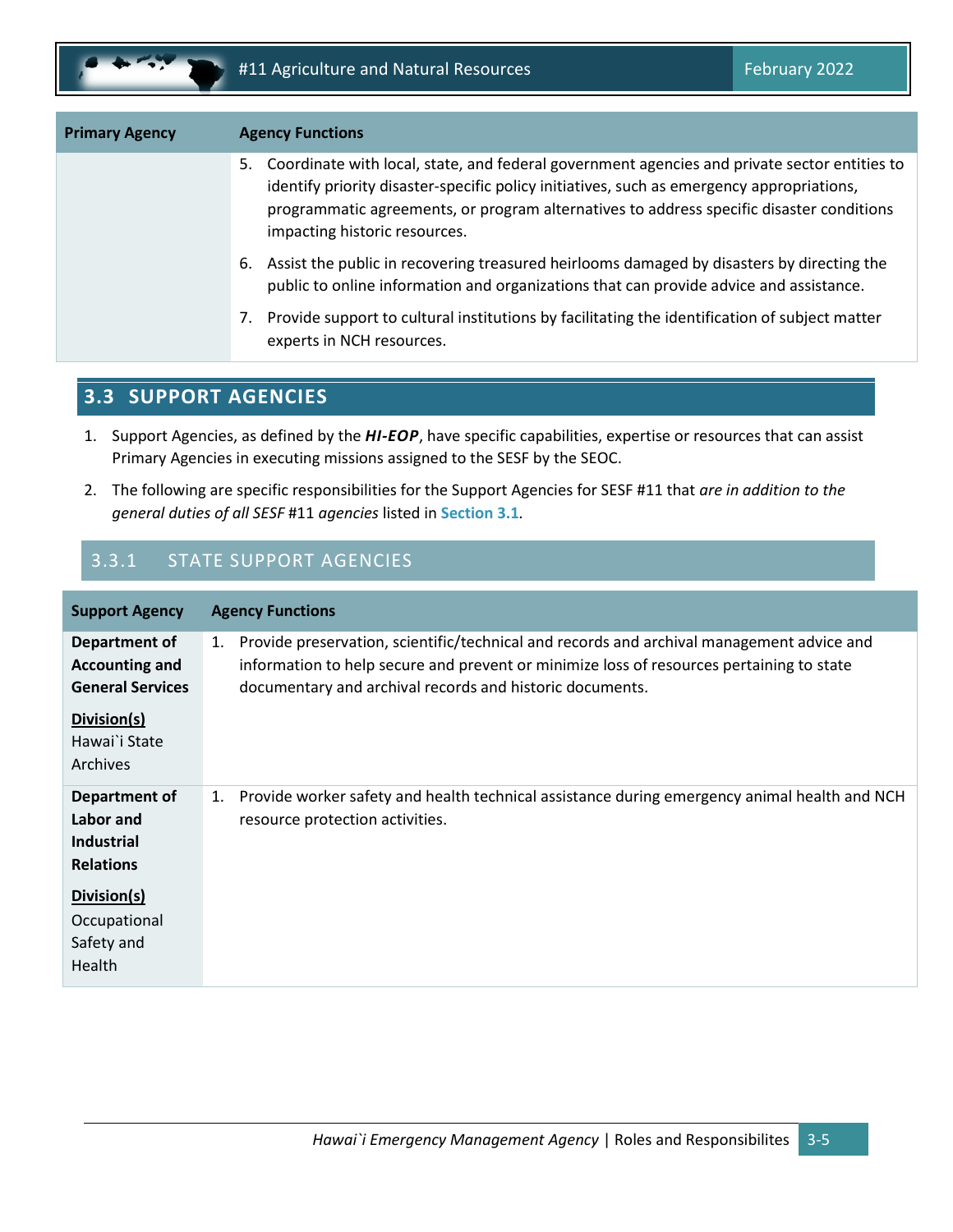

| <b>Support Agency</b>                                              |          | <b>Agency Functions</b>                                                                                                                                                                                                                                                                                                                                                                                           |
|--------------------------------------------------------------------|----------|-------------------------------------------------------------------------------------------------------------------------------------------------------------------------------------------------------------------------------------------------------------------------------------------------------------------------------------------------------------------------------------------------------------------|
| Hawai`i State<br><b>Public Library</b><br>System                   | 1.       | Provide preservation, scientific/technical and records and archival management advice and<br>information to help secure and prevent or minimize loss of resources pertaining to state and<br>county documentary and archival records and historic documents.                                                                                                                                                      |
| Division(s)<br>Hawai`i<br>Documents<br>Center                      |          |                                                                                                                                                                                                                                                                                                                                                                                                                   |
| University of<br>Hawai`i<br>Division(s)<br>University<br>Libraries | 1.<br>2. | Provide preservation, scientific/technical and records and archival management advice and<br>information to help secure and prevent or minimize loss of resources pertaining to<br>documentary and archival records and historic documents.<br>Identify subject matter experts in NCH resources to support response and recovery activities<br>and minimize injury to and reestablish or stabilize NCH resources. |

## 3.3.2 PRIVATE SECTOR AND NON-PROFIT SUPPORT AGENCIES

| <b>Support Agency</b>                   | <b>Support Agency Functions</b>                                                                                                                                                                                      |
|-----------------------------------------|----------------------------------------------------------------------------------------------------------------------------------------------------------------------------------------------------------------------|
| Hawai`i Museums<br>Association<br>(HMA) | 1. Hawai`i Museums Association (HMA) is a non-profit corporation dedicated to communication<br>and cooperation among the staffs and supports of museums and related institutions in<br>Hawai`i.                      |
|                                         | During an incident that threatens or impacts cultural and historic resources, HMA uses its<br>2.<br>network to share guidance and expertise related to protection and restoration of cultural<br>historic resources. |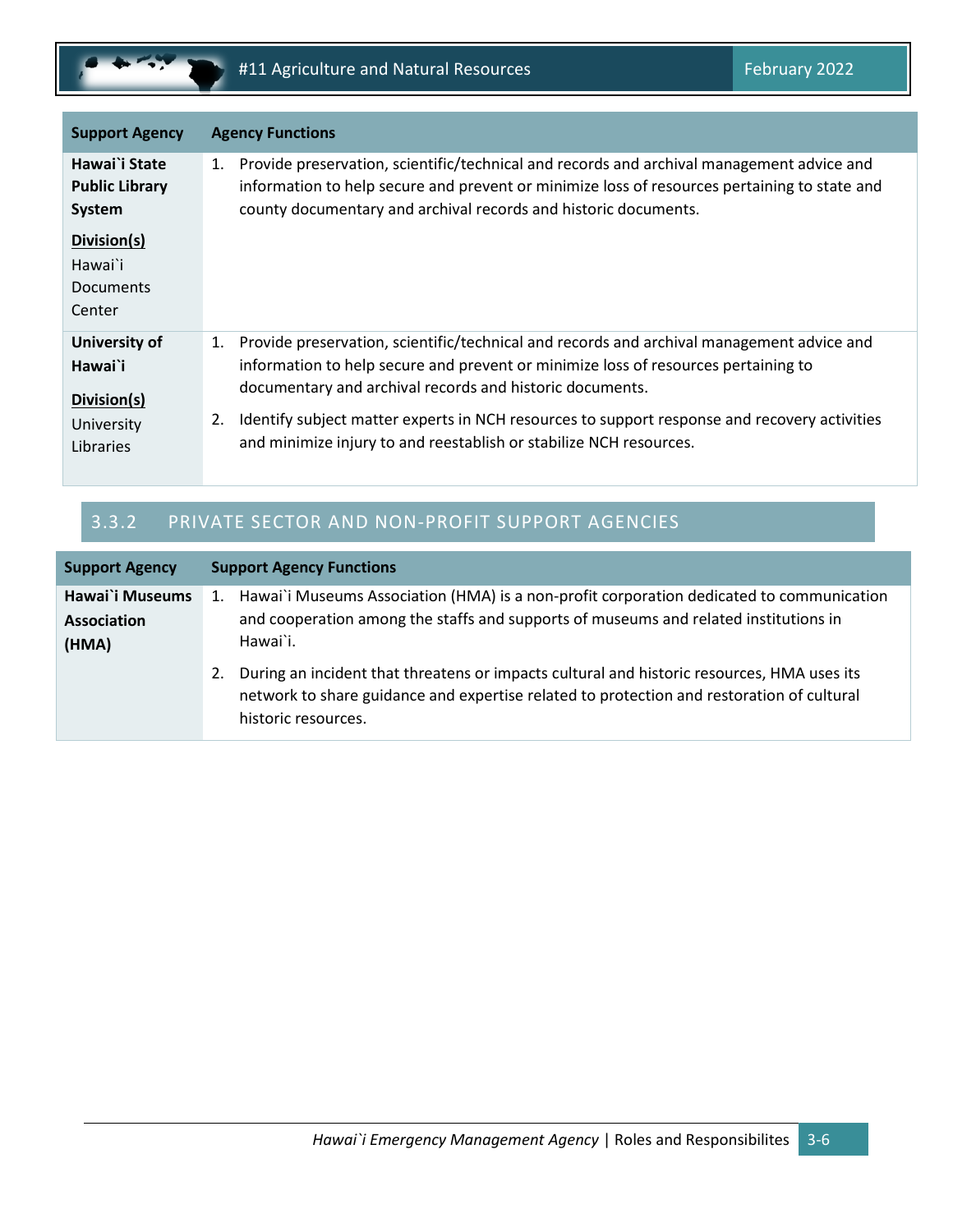## <span id="page-14-0"></span>4. CONCEPT OF OPERATIONS

## <span id="page-14-1"></span>**4.1 GENERAL**

- 1. HDOA and DLNR are the Primary Agencies for SESF #11 and jointly lead preparedness and response activities in coordination with Support Agencies.
- 2. SESF #11 will be activated by the State Emergency Operations Center (SEOC) when an incident threatens or occurs that causes animal and/or plan disease outbreaks that endanger human health or the state's economy, or endangers historic, cultural, or natural resources. All SESF #11 agencies will assign personnel to support activities within the scope of the SESF.
- 3. The SEOC will notify the Primary Agencies when the SESF is activated. HDOA will be responsible for notifying SESF #11 Support Agencies that the SESF is activated. If an SESF contact cannot be reached, that agency's EMO should be contacted to request an alternate point of contact. A list of current contacts is maintained in the WebEOC database in the 'State Contact List' section.
- 4. When activated, the SESF may be required to have a representative in the SEOC during activation hours.
	- a. In most cases, HDOA will be responsible for representing SESF #11 in the SEOC.
	- b. The SESF #11 DLNR representative will not normally report to the SEOC but will convene stakeholder meetings as needed to coordinate NCH response issues.
	- c. If requested, Support Agencies will also send a representative to the SEOC. Otherwise, Support Agencies will work from their offices or Department Operations Centers (DOCs) to monitor and update WebEOC and provide requested support.
- 5. Many SESF #11 activities are performed under the statutory authorities of the SESF Primary Agencies. If SESF #11 support is needed that exceeds functions performed under these authorities, it must be requested through the SEOC. To ensure situational awareness, SESF #11 agencies will keep the SEOC informed of response activities being performed under their statutory authorities.

## <span id="page-14-2"></span>**4.2 KEY ACTIONS**

### 4.2.1 PREPAREDNESS

- 1. SESF #11 agencies work together in the preparedness phase to ensure readiness to readiness to implement effective and efficient response and recovery activities within the scope of SESF #11.
- 2. Preparedness activities for SESF #11 include:
	- a. Developing, reviewing, and refining SESF #11 plans and Standard Operating Guidelines (SOGs) that address specific operational processes and procedures.
	- b. Ensuring adequate levels of training for personnel that will support SESF #11 during a disaster.
	- c. Participating in exercises to test, refine and validate SESF #11 procedures.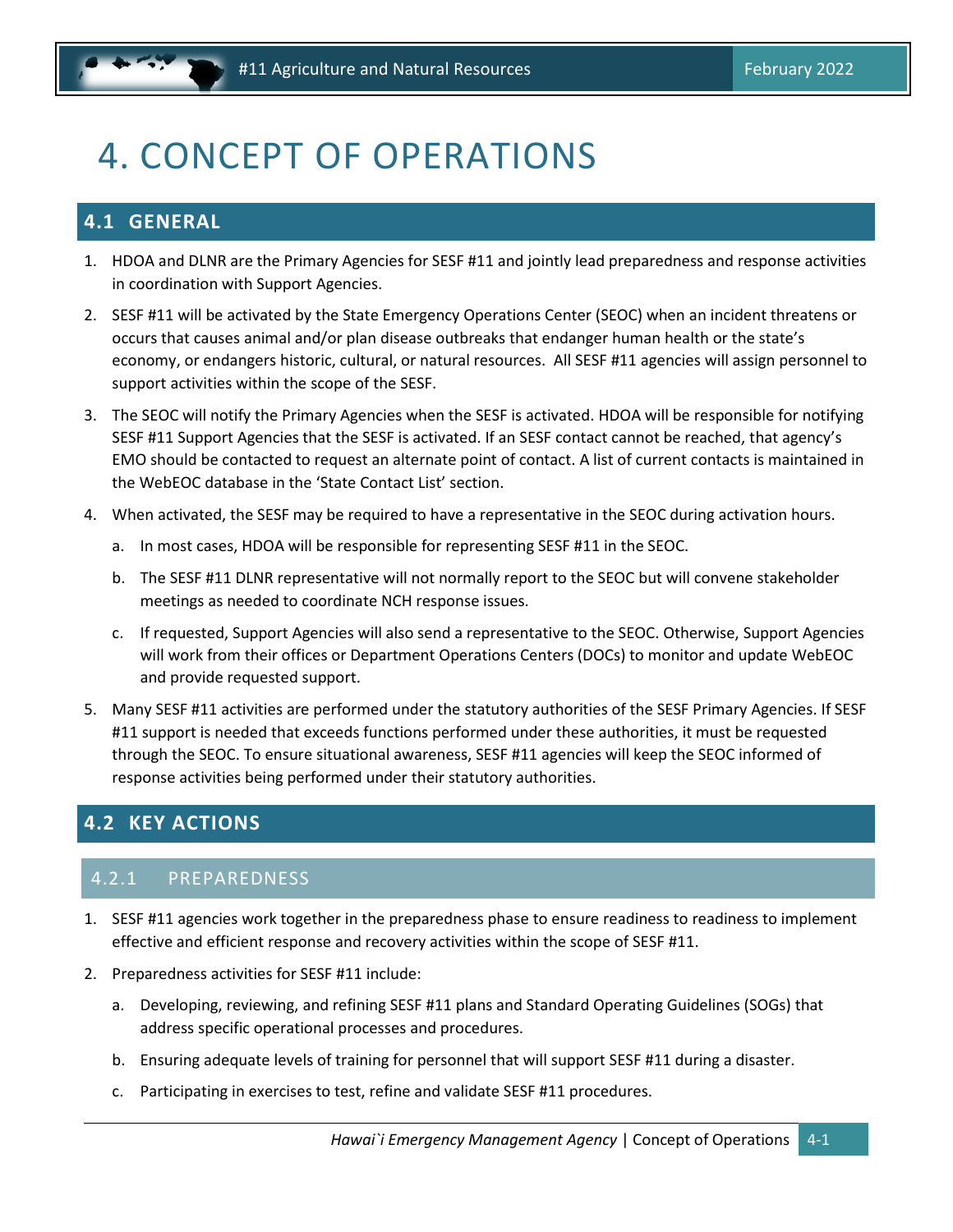d. Developing, reviewing, refining, and maintaining lists of all resources under the control of agencies listed in this plan that can support the execution of SESF #11 duties.

### 4.2.2 RESPONSE

#### 4.2.2.1 INITIAL RESPONSE ACTIONS

- 1. Immediately upon notification of a threatened or occurring incident, consideration is given by ESF #11 toward:
	- a. Providing appropriate representation at the SEOC.
	- b. ESF #11 representative will report to HDOA officials and DLNR counterparts, if needed to make a quick assessment to determine if an incident command structure Is needed. If so, the department will deploy resources and reach out to complementary agencies for additional assistance.

#### 4.2.2.2 ONGOING RESPONSE AND INITIAL RECOVERY ACTIONS

- 1. In addition to continuing the above initial activities, as appropriate and required, #11 provides ongoing, coordination of the following activities during the response:
	- a. Implement the SESF #11 Annex and develop tactical plans.
	- b. Identify resource requirements for executing SESF responsibilities and address resource gaps.
	- c. Receive, track and coordinate department resources to support mission assigned to SESF #11.
	- d. Ensure financial and property for SESF #11 activities.
	- e. Coordinate actions with HI-EMA, county agencies, other SESFs or federal SESFs as applicable.

### 4.2.3 LONG-TERM RECOVERY

- 1. As the incident transitions to longer term recovery, SESF #11 will deactivate. The decision to deactivate SESF #11 will be made by the Operations Section Chief with the approval of the SEOC Manager.
- 2. Following large or particularly complex disasters, the Governor may appoint a State Disaster Recovery Coordinator (SDRC) to manage state support of county reconstruction efforts. Agencies that are part of SESF #11 may be assigned responsibilities for supporting this type of long-term recovery effort, but those duties are separate from and outside the scope of SESF #11.

### 4.2.4 MITIGATION

- 1. All SESF #11 agencies will take the following steps to support hazard mitigation, as applicable:
	- a. Providing input into updates of the *State of Hawai`i Hazard Mitigation Plan*
	- b. Identifying, supporting and/or implementing mitigation measures related to SESF #11 contained in the plan.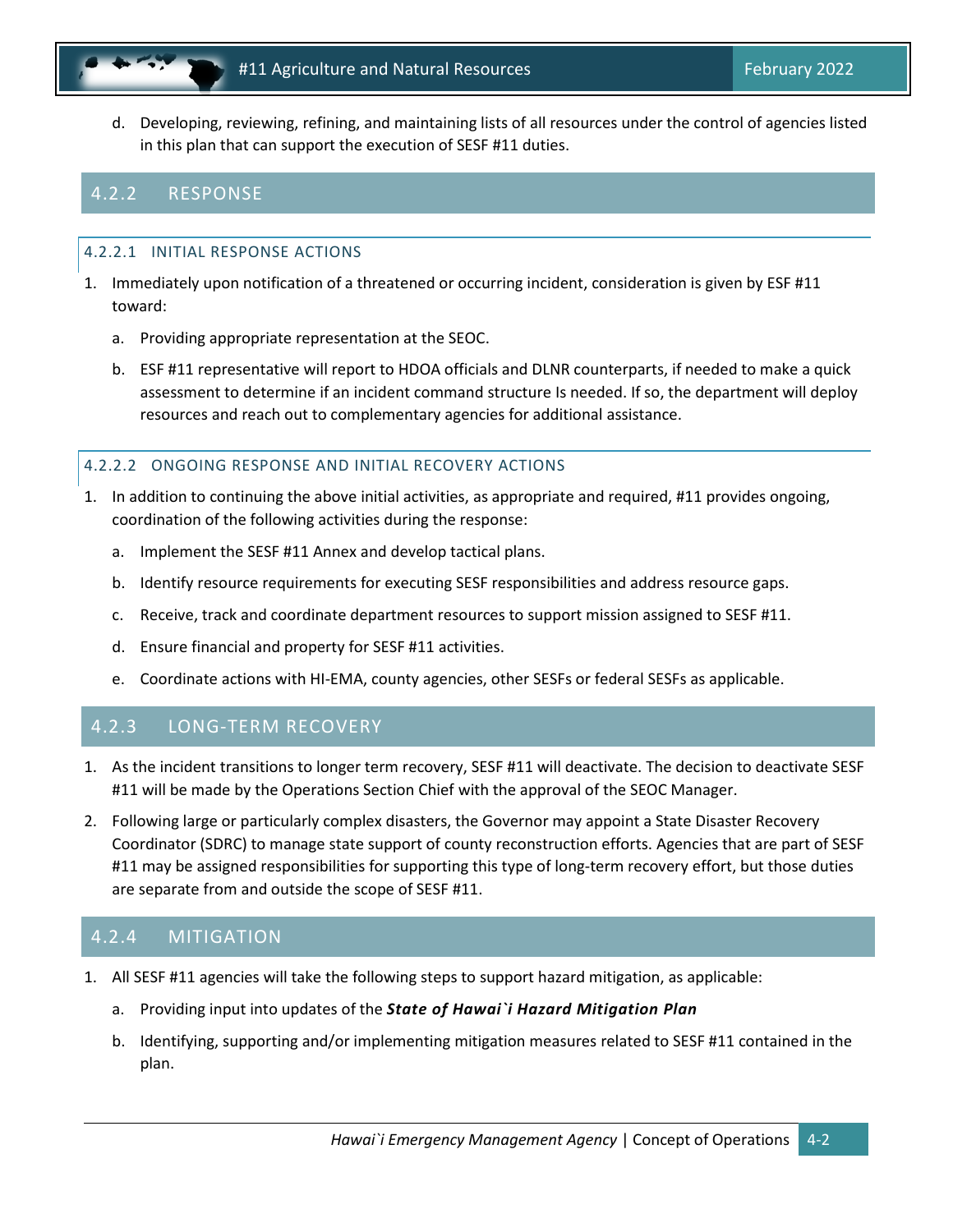

## <span id="page-16-0"></span>**4.3 DIRECTION, CONTROL, AND COORDINATION**

### 4.3.1 DIRECTION AND CONTROL

- 1. The SEOC serves as the central location for interagency coordination and decision-making for state emergency operations, including all activities associated with SESF #11.
- 2. SESF #11 is part of the Operations Section in the SEOC organizational structure.
	- a. The SESF Primary Agency reports to the Emergency Services Branch Director in the SEOC. If this position is not assigned, SESF #11 reports directly to the Operations Section Chief.
- 3. Support Agencies coordinate their SESF #11 activities with the Primary Agencies.

#### 4.3.2 COORDINATION AMONG SESF #11 AGENCIES

- 1. The SESF #11 representative in the SEOC coordinates SESF #11 responses to RFAs and RFIs. The request is evaluated and assigned to the SESF #11 agency most likely to have the requested capability or information. Information on the status of the request must be entered in WebEOC by the tasked SESF #11 agency.
- 2. SESF #11 agencies not present in the SEOC will ensure an SESF #11 contact is identified and available to respond to inquiries from the SEOC during activation hours.
- 3. When SESF #11 is activated, HDOA will organize a daily SESF #11 conference call to share information and confirm internal coordination procedures. If federal agencies have been activated to support the incident, this call should include the federal #11 Primary Agency.

#### 4.3.3 COORDINATION WITH OTHER SESFS

- 1. It is anticipated that SESF #11 will coordinate with other SESFs on the following:
	- a. **SESF #3 PUBLIC WORKS AND ENGINEERING**: Coordinates damage assessments of historic properties and removal of contaminated debris affected NCH resources and animal carcasses. Provides technical assistance to facilitate SESF #3 efforts to obtain necessary regulator (cultural and environmental) clearance for infrastructure reestablishment activities.
	- b. **SESF #8 PUBLIC HEALTH AND MEDICAL**: Management of zoonotic disease.
	- c. **SESF #10 OIL AND HAZMAT RESPONSE**: Seeks technical assistance, subject matter expertise and support for biological, chemical, and other hazardous agents on contaminated facility remediation, environmental monitoring, and contaminated agriculture (animal/crops) and food product decontamination and disposal. Coordinates on incident involving oil or hazardous materials impacts on natural resources.
	- d. **SESF #20 MILITARY SUPPORT**: All requests for Department of Defense Hawai`i National Guard (HING) support will be made via SESF #20.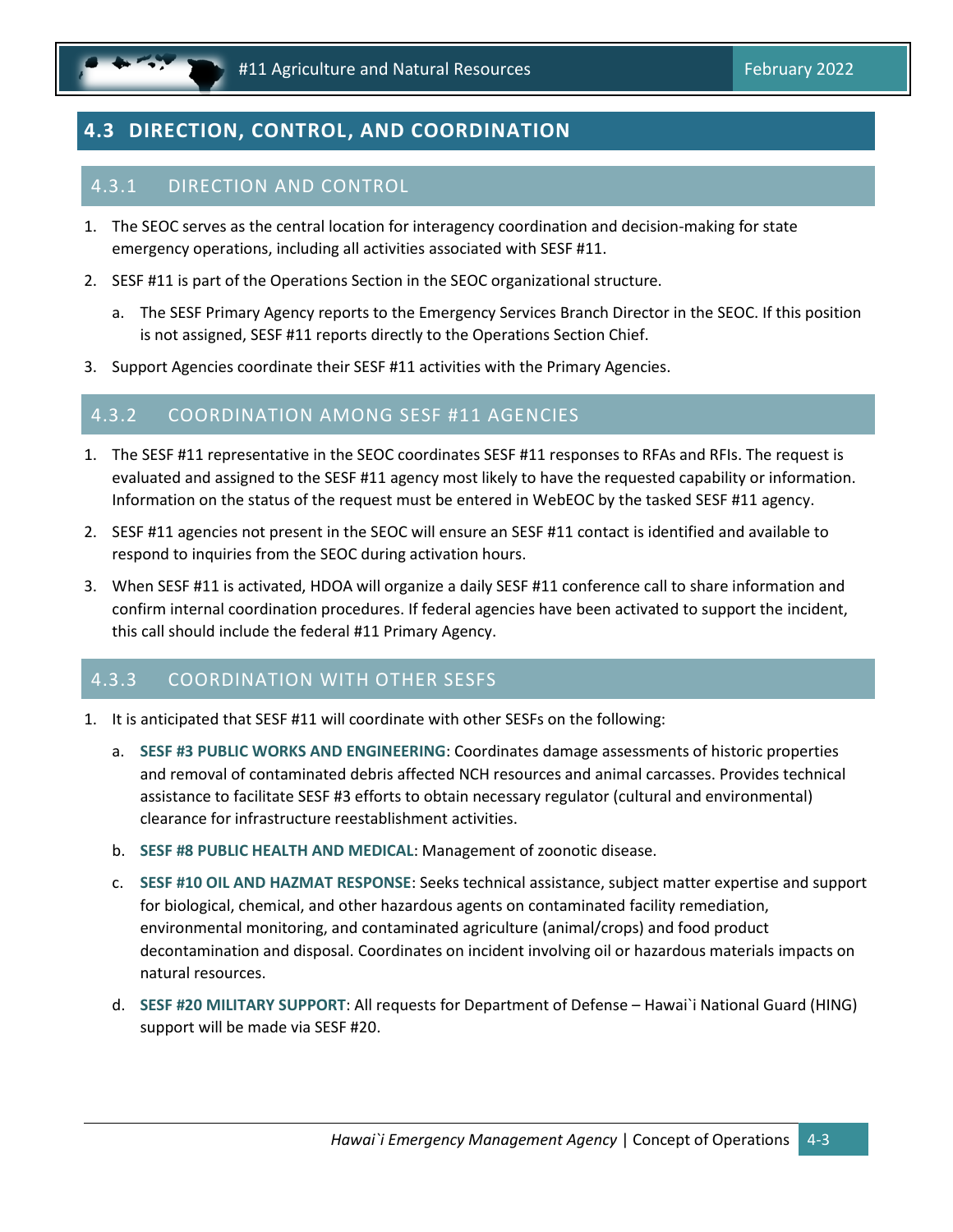## 4.3.4 COORDINATION WITH COUNTY EOCS

1. Each county within the state is responsible for its own requirements. Only when local and mutual aid resources are exhausted or projected to be exhausted, or the required capability does not exist at the local level, may the jurisdiction request assistance from the state.

#### 4.3.5 COORDINATION WITH FEDERAL PARTNERS

- 1. If federal #11 is activated in response to, or in anticipation of, a presidential disaster declaration, SESF #11 will establish contact with the federal ESF Coordinating Agency and ensure daily coordination for the duration of the activation. The U.S. Department of Agriculture and the U.S. Department of the Interior are the federal agencies with primary responsibility for federal ESF #11.
- 2. Coordination will primarily occur at the SEOC, Initial Operating Facility (IOF), or Joint Field Office (JFO).

### 4.3.6 TASK FORCES

- 1. Task forces may be stood up during an incident to address major response activities that require coordination across different levels of government and/or involve multiple state and federal ESFs.
- 2. SESF #11 agencies may be part of the following task forces:
	- a. **DEBRIS MANAGEMENT TASK FORCE** to give input to removal plans to minimize the impact on sensitive environmental resources and to coordinate removal of debris affecting NCH resources and to ensure removal.
	- b. **TEMPORARY HOUSING TASK FORCE** to inform decisions on site placement to mitigate possible damages to natural and cultural resources.